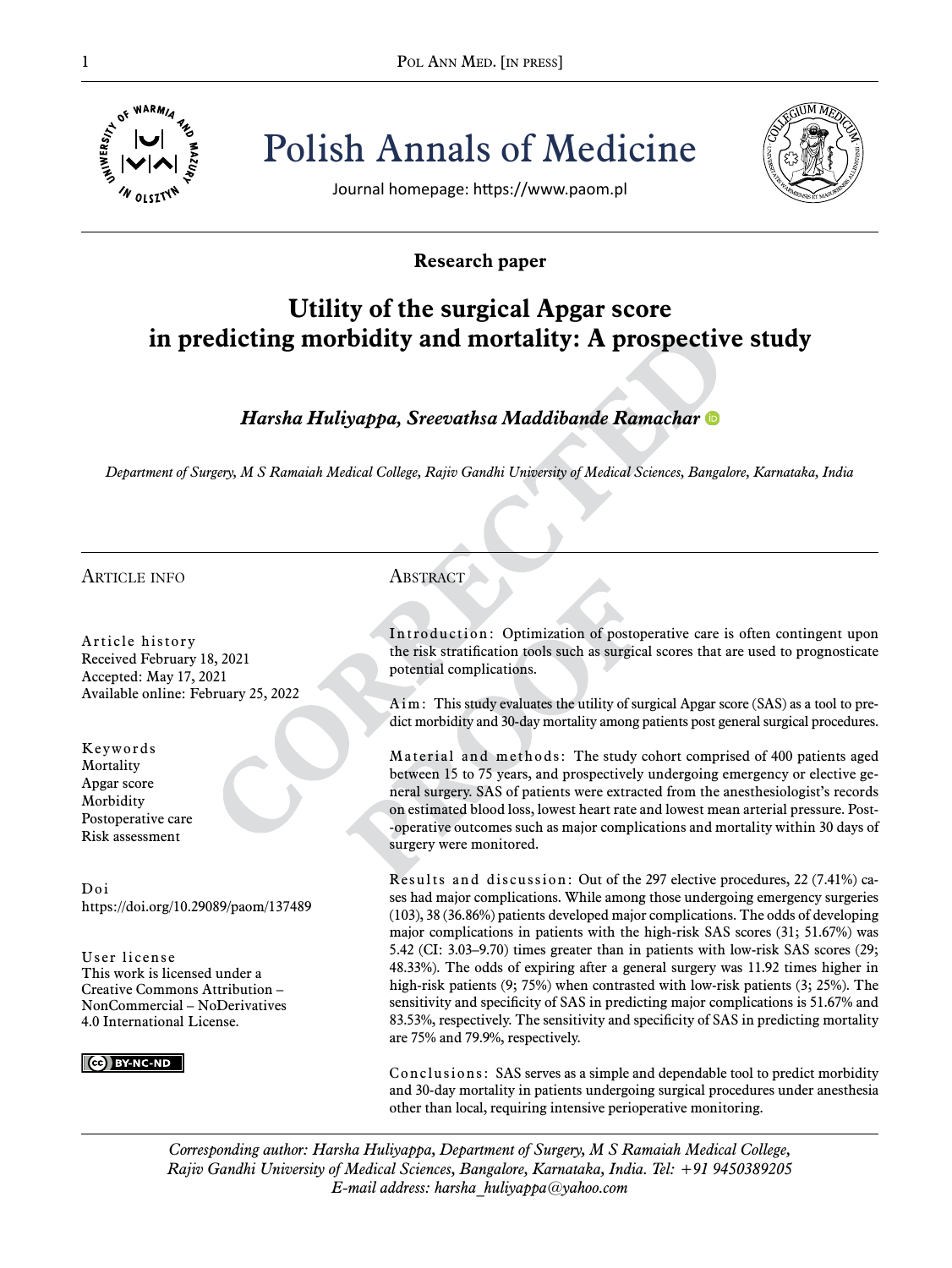#### **1. Introduction**

Risk stratification before and after surgery is a component of holistic post-operative management strategy that expedites recovery. Most of the contemporary scoring mechanisms for post-operative outcomes are laborious, time consuming and therefore clinicians are compelled to rely on subjective clinical examinations.1 In emergency cases, time is of the essence and obtaining a detailed medical history along with evaluation of comorbidities to predict surgical outcomes is next to impossible. This necessitates development of an affordable, objective, and simple method to predict surgical outcomes and identify of high-risk patients, thereby resulting in better allocation of limited medical resources and delivery of quality healthcare, in addition to reducing morbidity and mortality.2

Some of the previously developed methods include the acute physiology and chronic health evaluation score (APACHE), the American College of Surgeons National Surgical Quality Improvement Program (NSQIP) and the physiologic and operative severity score for the enumeration of mortality (POSSUM).<sup>2,3</sup> However, their applicability across the panoply of surgical procedures remains inadequate.4 Gawande et al. heralded a better postoperative scoring mechanism called the surgical Apgar score (SAS), inspired from the Apgar obstetric scoring system.5 Initially, the use of SAS was mainly in vascular and general surgery cases, and later expanded to a diverse range of specialities and settings. SAS entails a 10-point system for risk stratification of postoperative outcomes which is based on the mean arterial pressure (MAP), estimated blood loss (EBL) and lowest heart rate (HR) noted during surgery. A high score is interpreted as low risk of facing major complications or mortality postoperatively, while a low score is representative of heightened risk.1,6

SAS simplified predicting post-operative outcomes and the score is calculated faster, facilitating evidence-based planning and management of post-surgical outcomes.<sup>7</sup> However, validation of SAS system among different surgical procedures and its prominence in elective versus emergency systems has not been sufficiently explored.

#### **2. Aim**

This study was undertaken to correlate SAS with the patient's outcomes such as complications after surgery (morbidity) and mortality within 30-days of general surgery.

#### **3. Material and methods**

Four hundred randomly selected patients scheduled to undergo a general surgery at a tertiary care hospital were enrolled in this prospective study. Patients aged between 15 and 75 years, undergoing emergency or elective general surgery under general, epidural, or spinal anesthesia were recruited.

Patients were recruited only if they required intensive perioperative monitoring.

Demographic details including age, sex, comorbid conditions, and past surgical procedures were recorded. Both elective and emergency surgical procedures were categorized in accordance with the classification provided by Arvidsson et al.<sup>8</sup>

By assessing parameters such as EBL, MAP and lowest HR observed during the surgical procedure, the SAS was calculated from the anesthesiologist's record.<sup>9</sup> The cumulative scores were subsequently separated into two categories as follows: less than 7 scores and 7 and more scores as per the classification by Wied et al.<sup>10</sup> EBL is calculated using the formulae:<sup>11</sup>

Blood Loss =

\n
$$
\frac{\text{EBV} \times (\text{H}_{i} - \text{H}_{i})}{(\text{Hct}_{i} + \text{Hct}_{i})/2} + (500 \times \text{T}_{u})
$$

where, estimated blood volume (EBV) is assumed to be 70 cm<sup>3</sup>/kg,  $H_i$  and  $H_f$  represent pre-operative and post-operative haemoglobin, while  $\text{Hct}_{i}$  and  $\text{Hct}_{f}$  represent pre-operative and post-operative haematocrit respectively.  $T_{\text{u}}$  is an aggregate of packed red blood cells (PRBC), autologous whole blood (AWB), and cell saver (CS) units (fresh frozen plasma, cryoprecipitate) transfused.

Signs of potential complications in patients as indicated by the physiological parameters studied were immediately followed up by clinical investigations. The following events were considered major complications: acute renal failure, profuse bleeding requiring transfusion of 4U or more of red blood cells within 72 h after surgery, cardiac arrest requiring cardiopulmonary resuscitation, coma of more than 24 h, myocardial infarction, deep vein thrombosis, pneumonia, pulmonary embolism, ventilator use for 48 h or more, unplanned intubation, stroke, wound disruption, deep or organ-space surgical site infection, sepsis, septic shock , systemic inflammatory response syndrome, post-operative complications of Clavien-Dindo class III and above that require re-surgical, endoscopic, or radiological re-interventions for the diagnosis of complications requiring intensive care.12

The collected data was analysed using SPSS v. 16.3. Categorical predictors of elective and emergency surgery groups were evaluated using Monte-Carlo simulations in  $\chi^2$  tests, at *P* < 0.05 threshold of statistical significance. Patients were classified into low and high-risk based on the SAS scores and the association between major complications and 30-day mortality rate with SAS scores was evaluated using a  $\chi^2$  test.

#### **4. RESULTS**

Out of 400 patients, 216 (54%) were male. Table 1 presents the demographic details of the patients recruited. The cohort was predominated by an age group of 50–59 (140; 35%). In total, 297 (74.25%) recruited patients underwent elective surgeries and 103 (25.75%) patients underwent emergency surgeries. Most patients were in the high-risk SAS category (313; 78.25%).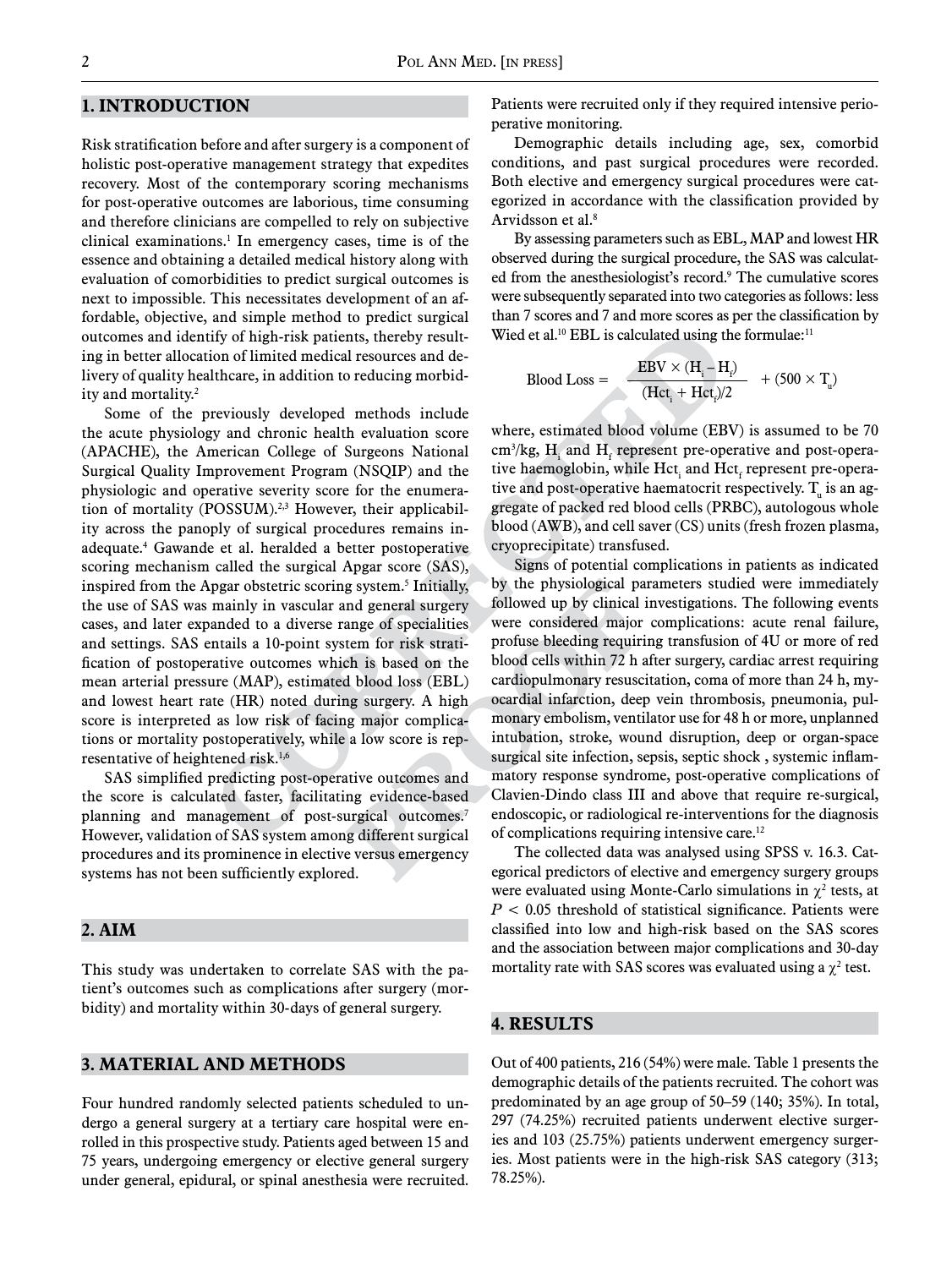**Table 1. Distribution of patients based on their demographic characteristics.**

**Table 2. Distribution of patients based on comorbidities and post-operative complications,** *n***(%).**

| Variable             | Number of patients, $n\ll 0$ | $P$ value    |
|----------------------|------------------------------|--------------|
| Gender               |                              |              |
| Male                 | 216(54)                      |              |
| Female               | 184(46)                      |              |
| Age (years)          |                              |              |
| $<$ 40               | 108(27)                      |              |
| $40 - 50$            | 96(24)                       | (0.2982)     |
| $50 - 60$            | 140(35)                      | $< 0.001C^*$ |
| $\geq 60$            | 56(14)                       |              |
| Type of surgeries    |                              |              |
| Elective             | 297(74.25)                   |              |
| Emergency            | 103(25.75)                   |              |
| Surgical APGAR score |                              |              |
| $<$ 7                | 87(21.75)                    |              |
| $\geq$ 7             | 313(78.25)                   |              |

Comments:  $C - \chi^2$  test, \*statistically significant.

Out of 108 patients aged less than 40 years, 89 individuals  $(82.41\%)$  had a SAS of 7–10 points, while those aged 40–50 years (77; 80.21%), also scored 7–10 points. Among 140 patients aged 50–60 years, 120 (85.71%) had an SAS between 7 and 10 points whereas among 56 patients aged 60 years and more, 29 (51.79%) had a high-risk Apgar score (<7 points). Figure 1 illustrates the distribution of SAS across age groups. The most common associate co-morbidity was hypertension (336; 84%) while intake of steroids (24; 6%) was the least common cause of complication (Table 2).

In the study sample 212 (53%) patientsunderwent minor and intermediate surgeries while 188 (47%) underwent major and extensive surgeries. Out of 212 patients who had minor and intermediate surgeries, 114 (53.77%) had simple alimentary procedures, 34 (16.04%) underwent breast surgery and 26 (12.26%) underwent surgeries for inguinal and paraumbilical hernia. Out of the 188 patients who underwent major and extensive surgeries, 105 (55.85%) underwent complex alimentary and retroperitoneal surgeries and 55 (29.26%) underwent ventral hernia/ incisional hernia surgery.



|                        | Post-operative complications |                         |         |  |  |
|------------------------|------------------------------|-------------------------|---------|--|--|
| Comorbidities          | No complica-<br>tions        | Complications/<br>death | Total   |  |  |
| Obesity ( $BMI > 25$ ) | 80(20)                       | 64(16)                  | 144(36) |  |  |
| Hypertension           | 96(24)                       | 240(60)                 | 336(84) |  |  |
| Pulmonary disease      | 20(5)                        | 120(30)                 | 140(35) |  |  |
| Cardiovascular disease | 40(10)                       | 120(30)                 | 160(40) |  |  |
| Diabetes mellitus      | 88(22)                       | 152(38)                 | 240(60) |  |  |
| Renal failure          | 24(6)                        | 52(13)                  | 76(19)  |  |  |
| Sepsis                 | 28(7)                        | 36(9)                   | 64(16)  |  |  |
| <b>CVA/TIA</b>         | 4(1)                         | 12(3)                   | 16(4)   |  |  |
| Smoking                | 80(20)                       | 172(43)                 | 252(63) |  |  |
| Cancer                 | 20(5)                        | 48(12)                  | 68(17)  |  |  |
| Steroid therapy        | 8(2)                         | 16(4)                   | 24(6)   |  |  |

Within a post-operative period of 30 days, out of 400 patients, 60 (15%) patients presented with major complications while 12 (3%) patients expired. Among 297 patients who underwent elective surgeries, 7.41% presented with major complications. However, among 103 patients who underwent emergency surgeries, 37.86% presented with major complications (Table 3).

Major complications and mortality rates were significantly higher among low-risk patients when juxtaposed with the high-risk group (Table 4). The odds of developing a major complication were 5.42 (CI: 3.03–9.70) times higher in the high-risk SAS group in comparison to patients in the

**Table 3. Major complications observed in patients after elective and emergency surgical procedures and classification of patients based on the SAS score,** *n***(%).** 

|                                                                                                                                                                                          |        |                                   |                                  | and extensive surgeries. Out or 212 patients who had million<br>and intermediate surgeries, 114 (53.77%) had simple alimen- | Variables                        | Elective<br>$n = 297$ | Emergency<br>$n = 103$ |
|------------------------------------------------------------------------------------------------------------------------------------------------------------------------------------------|--------|-----------------------------------|----------------------------------|-----------------------------------------------------------------------------------------------------------------------------|----------------------------------|-----------------------|------------------------|
| tary procedures, 34 (16.04%) underwent breast surgery and 26<br>(12.26%) underwent surgeries for inguinal and paraumbilical                                                              |        | Post-operativemajor complications |                                  |                                                                                                                             |                                  |                       |                        |
| hernia. Out of the 188 patients who underwent major and ex-<br>tensive surgeries, 105 (55.85%) underwent complex alimen-<br>tary and retroperitoneal surgeries and 55 (29.26%) underwent |        |                                   |                                  | Acute renal failure                                                                                                         | 4(1.35)                          | 8(7.77)               |                        |
|                                                                                                                                                                                          |        |                                   | Transfusion of more than 4 units | 0(0)                                                                                                                        | 4(3.88)                          |                       |                        |
|                                                                                                                                                                                          |        |                                   | Cardiac arrest with CPR          | 1(0.34)                                                                                                                     | 2(1.94)                          |                       |                        |
| ventral hernia/ incisional hernia surgery.                                                                                                                                               |        | Deep vein thrombosis              | 1(0.34)                          | 1(0.97)                                                                                                                     |                                  |                       |                        |
|                                                                                                                                                                                          |        |                                   | Myocardial infarction            | 2(0.67)                                                                                                                     | 2(1.94)                          |                       |                        |
| 90%<br>80%                                                                                                                                                                               | 82.41% | 80.21%                            | 85.71%                           | $0.7$ $0.7.10$                                                                                                              | Prolonged ventilation $($ >48 h) | $0(0\%)$              | 2(1.94)                |
| 70%                                                                                                                                                                                      |        |                                   |                                  |                                                                                                                             | Pneumonia                        | 3(1.01)               | 7(6.8)                 |
| Percentage<br>60%                                                                                                                                                                        |        |                                   |                                  | 51.79% 48.21%                                                                                                               | Pulmonary embolism               | 2(0.67)               | 0(0)                   |
| 50%                                                                                                                                                                                      |        |                                   |                                  |                                                                                                                             | Stroke                           | 1(0.34)               | 0(0)                   |
| 40%                                                                                                                                                                                      |        |                                   |                                  |                                                                                                                             | Wound disruption                 | 4(1.35)               | 5(4.85)                |
| 30%                                                                                                                                                                                      | 17.59% | 19.79%                            | 14.29%                           |                                                                                                                             | Deep organ space infection       | 3(1.01)               | 4(3.88)                |
| 20%                                                                                                                                                                                      |        |                                   |                                  |                                                                                                                             | Sepsis and shock                 | 1(0.34)               | 3(2.91)                |
| 10%<br>0%                                                                                                                                                                                |        |                                   |                                  |                                                                                                                             | <b>Total</b>                     | 22(7.41)              | 38(36.89)              |
|                                                                                                                                                                                          | ~10    | 40-50                             | 50-60                            | $\geq 60$                                                                                                                   | Surgical Apgar score             |                       |                        |
|                                                                                                                                                                                          |        |                                   | Age (years)                      |                                                                                                                             | $<$ 7                            | 51(17.17)             | 36(34.95)              |
| Figure 1.                                                                                                                                                                                |        |                                   |                                  |                                                                                                                             | $\geq$ 7                         | 246(82.83)            | 67(65.05)              |
|                                                                                                                                                                                          |        |                                   |                                  |                                                                                                                             |                                  |                       |                        |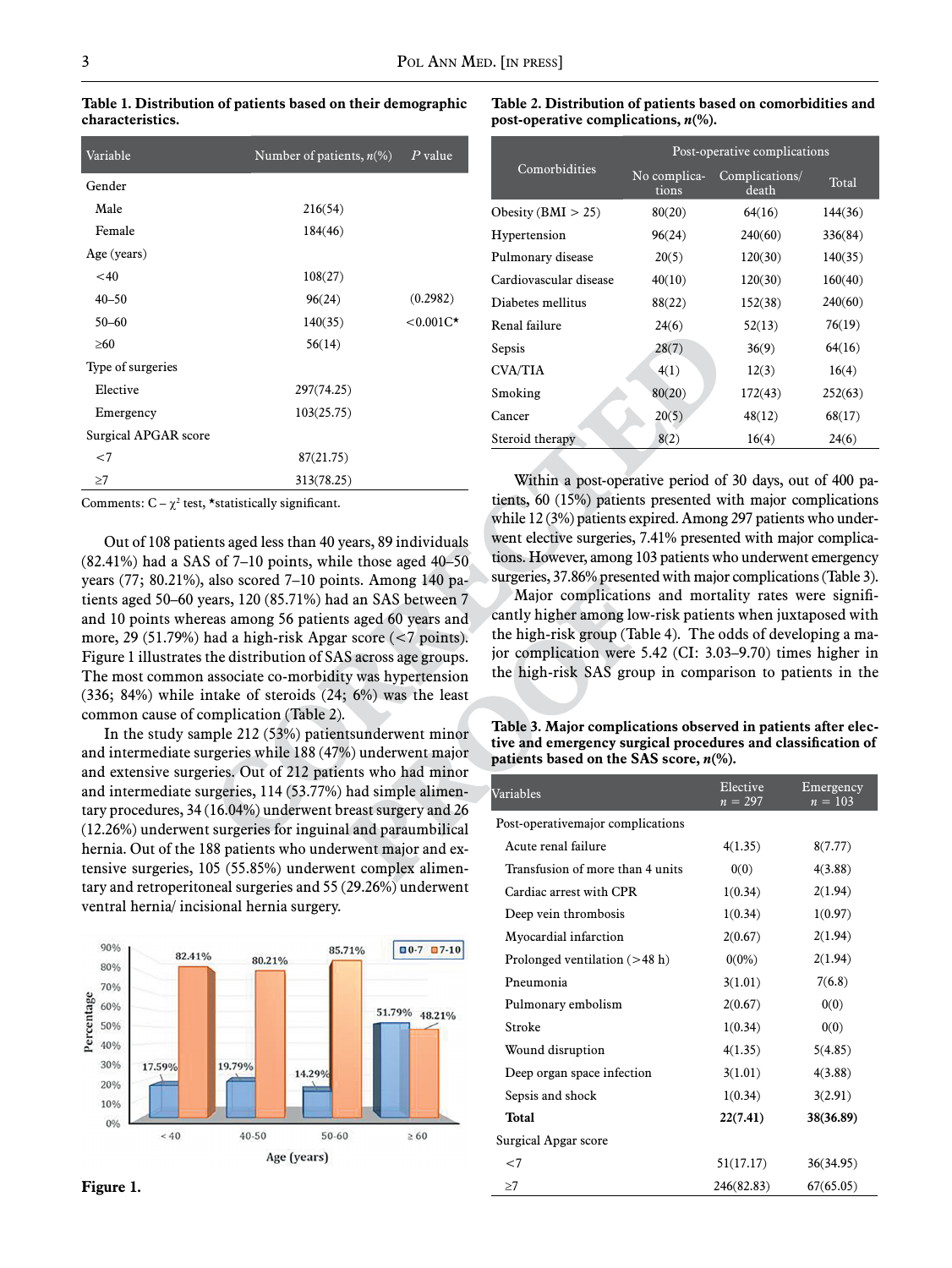| Surgical Apgar score | <b>Major Complications</b> |                        | P value    | Mortality          |                        | $P$ value |                     |
|----------------------|----------------------------|------------------------|------------|--------------------|------------------------|-----------|---------------------|
|                      | Yes.                       | $\overline{\text{No}}$ |            | Yes                | $\overline{\text{No}}$ |           |                     |
| $0 - 7$              |                            | 31(51.67)              | 56(16.47)  | $< 0.001C^{\star}$ | 9(75%)                 | 78(20.1)  | $< 0.001MC^{\star}$ |
| $7 - 10$             |                            | 29(48.33)              | 284(83.53) |                    | 3(25%)                 | 310(79.9) |                     |

Table 4. Comparison of major complications and mortality between low-risk and high-risk groups according to SAS,  $n$ <sup>(%</sup>).

Comments: \*C-Chi square test, MC-Chi square test with Monte Carlo simulation.

low-risk SAS group. Similarly, the odds of experiencing death were 11.92 (CI: 3.15–45.08) times higher in high-risk SAS group as compared with patients in the low-risk SAS group. The sensitivity and specificity of SAS in predicting major complications is 51.67% and 83.53%, respectively. The sensitivity and specificity of SAS in predicting mortality is 75% and 79.9%, respectively.

#### **5. DISCUSSION**

This study evaluated the utility of a simple surgical score calculated from an estimation of blood loss, lowest HR, and lowest MAP during surgery to predict major complications and mortality after surgery. The most frequently noted complications in the study were acute renal failure and pneumonia. Of the 12 fatalities in the study period, 9 patients died of cardiopulmonary arrest due to cardiovascular events, acute respiratory distress syndrome and sepsis, 2 patients died of disseminated intravascular coagulation and 1 patient succumbed to a cerebrovascular accident. High mortality rate was observed in patients suffering from hypertension, smoking, diabetes mellitus, sepsis, pulmonary disease, and cardiac disease. Regenbogen et al. also reported hypertension as the most prevalent form of comorbidity (51%) followed by sepsis (21%), and diabetes mellitus (15%), in patients who expired after a surgery.13 Some of the additional risk factors noted were the American Society of Anesthesiologist's physical classification system (ASA class) more than 3, BMI less than 18.5, open wound, weight loss over 10% in 6 months, ascites and gangrene.<sup>13</sup>

In this study, 74.25% were elective surgeries, while 25.75% were emergency surgeries. Most surgeries were minor or intermediate (55%) while major or extensive surgeries were performed in 45% of patients. About 4.2% of minor surgeries had major complications, with a 30-day mortality rate of 1.1%, whereas 27.1% of major complications and 4% of 30-day mortality rates were noted in the case of major and extensive surgeries. A study by Regenbogen et al. showed an incidence of major complications to be 4.8% vs. 21.3% in minor vs. major surgeries.<sup>14</sup> Among major surgeries, patients with SAS of 4 or less were 11.3 times more likely to have a major complication (95%CI: 4.7–8.9, *P* < 0.001) and the relative risk of death was 140.7. However, even after minor or intermediate surgeries, patients with a SAS of 4 or less were 22.8 times more vulnerable to major complications and had a 81.4 times greater chance of dying  $(P < 0.001)$ .<sup>14</sup> In the present study, out of 400 patients, 60 (15%) had major complications within the 30-day post-operative period, 12 (3%) died within 30 days of the post-operative period and 328 (82%) were complication free. Ohlsson et al. reported a relative risk of developing a major complication to be 7.4 (95%CI: 2.88–17.5) among patients with the low SAS scores when juxtaposed with the high SAS scorers.<sup>16</sup> In agreement with the above study, the present study also found the odds of developing major complication post-surgery to be significantly lesser with increase in SAS scores.

Reynolds et al. inferred that mortality is significantly linked to lower surgical Apgar scores across a multitude of subspecialties albeit with varying odds for each.<sup>7</sup> The present study results are in concurrence with the existing literature and report a decline in the odds ratio for mortality with a corresponding increase in SAS.

The sensitivity and specificity of SAS as a predictor of major complications and mortality following general surgical procedures was comparatively higher than those observed by Pinho et al. (67.3% and 56.1%) among patients following colorectal surgeries and in patients undergoing intraabdominal surgeries.<sup>15,18</sup> Though the sensitivity is low, the specificity of the SAS threshold at 7 to categorize patients into high and low-risk is good  $($ >75%) and therefore can distinguish better between cases that could develop major complications from those that would follow a normal course after surgery.

#### **6. CONCLUSIONS**

- (1) SAS is a quick and simple tool to predict the likelihood of acquiring major complications and 30-day mortality in patients undergoing general surgical procedures requiring intense perioperative monitoring.
- (2) The odds of acquiring major complications post-operatively and progressing to mortality significantly increase with a low SAS.
- (3) Hence SAS can be of great help in a healthcare setting with minimal resources, where high-risk patients vulnerable to developing life-threatening complications can be managed effectively.

#### **Conflict of interest**

None.

#### **Funding**

None.